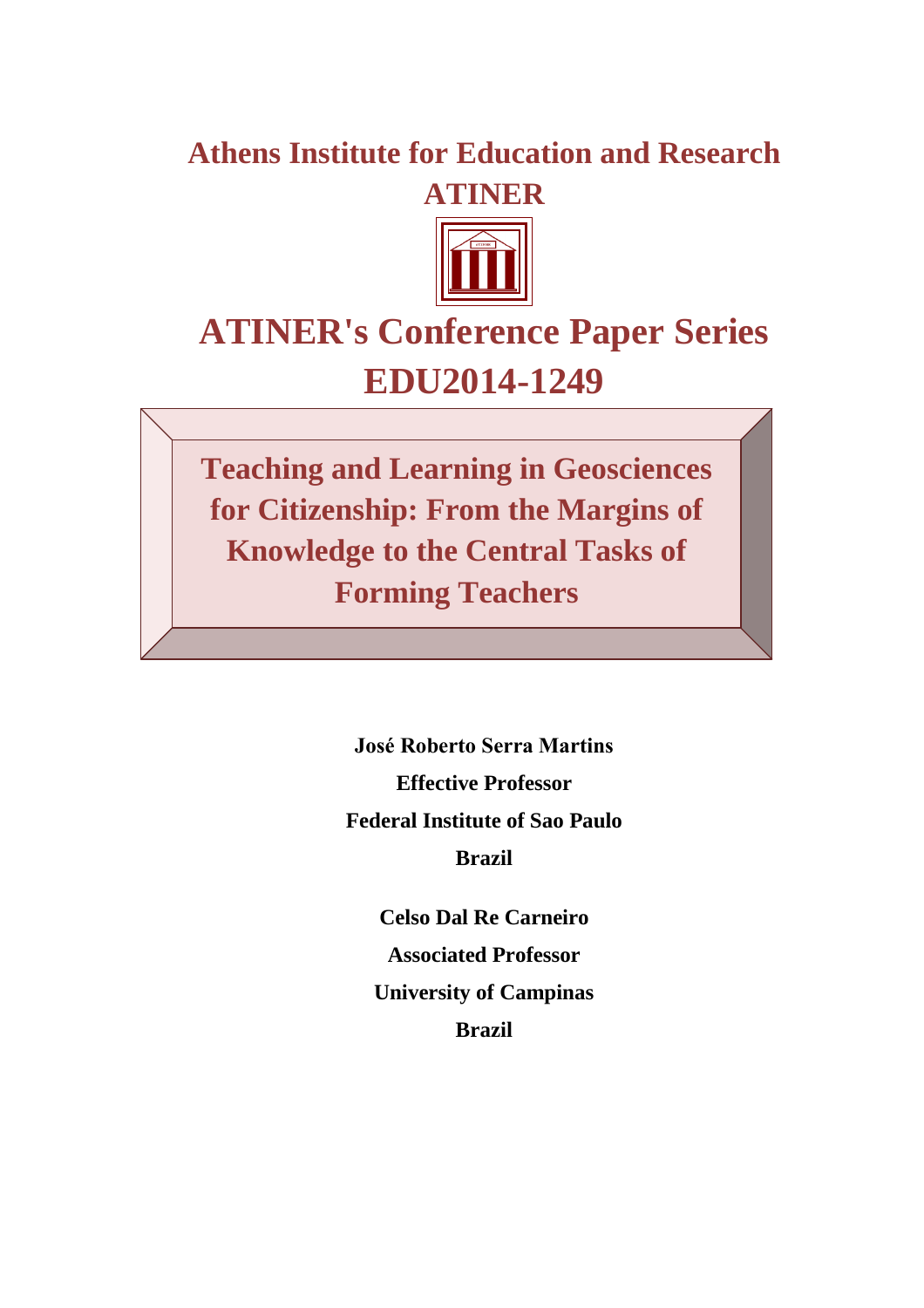## An Introduction to ATINER's Conference Paper Series

ATINER started to publish this conference papers series in 2012. It includes only the papers submitted for publication after they were presented at one of the conferences organized by our Institute every year. The papers published in the series have not been refereed and are published as they were submitted by the author. The series serves two purposes. First, we want to disseminate the information as fast as possible. Second, by doing so, the authors can receive comments useful to revise their papers before they are considered for publication in one of ATINER's books, following our standard procedures of a blind review.

Dr. Gregory T. Papanikos President Athens Institute for Education and Research

This paper should be cited as follows:

**Martins, J. R. S., and Carneiro, C.,D.,R.,** (2014) **"Teaching and Learning in Geosciences for Citizenship: From the Margins of Knowledge to the Central Tasks of Forming Teachers",** Athens: ATINER'S Conference Paper Series, No: **EDU2014-1249.**

Athens Institute for Education and Research 8 Valaoritou Street, Kolonaki, 10671 Athens, Greece Tel: + 30 210 3634210 Fax: + 30 210 3634209 Email: info@atiner.gr URL: www.atiner.gr URL Conference Papers Series: www.atiner.gr/papers.htm Printed in Athens, Greece by the Athens Institute for Education and Research. All rights reserved. Reproduction is allowed for non-commercial purposes if the source is fully acknowledged. ISSN: **2241-2891** 5/09/2014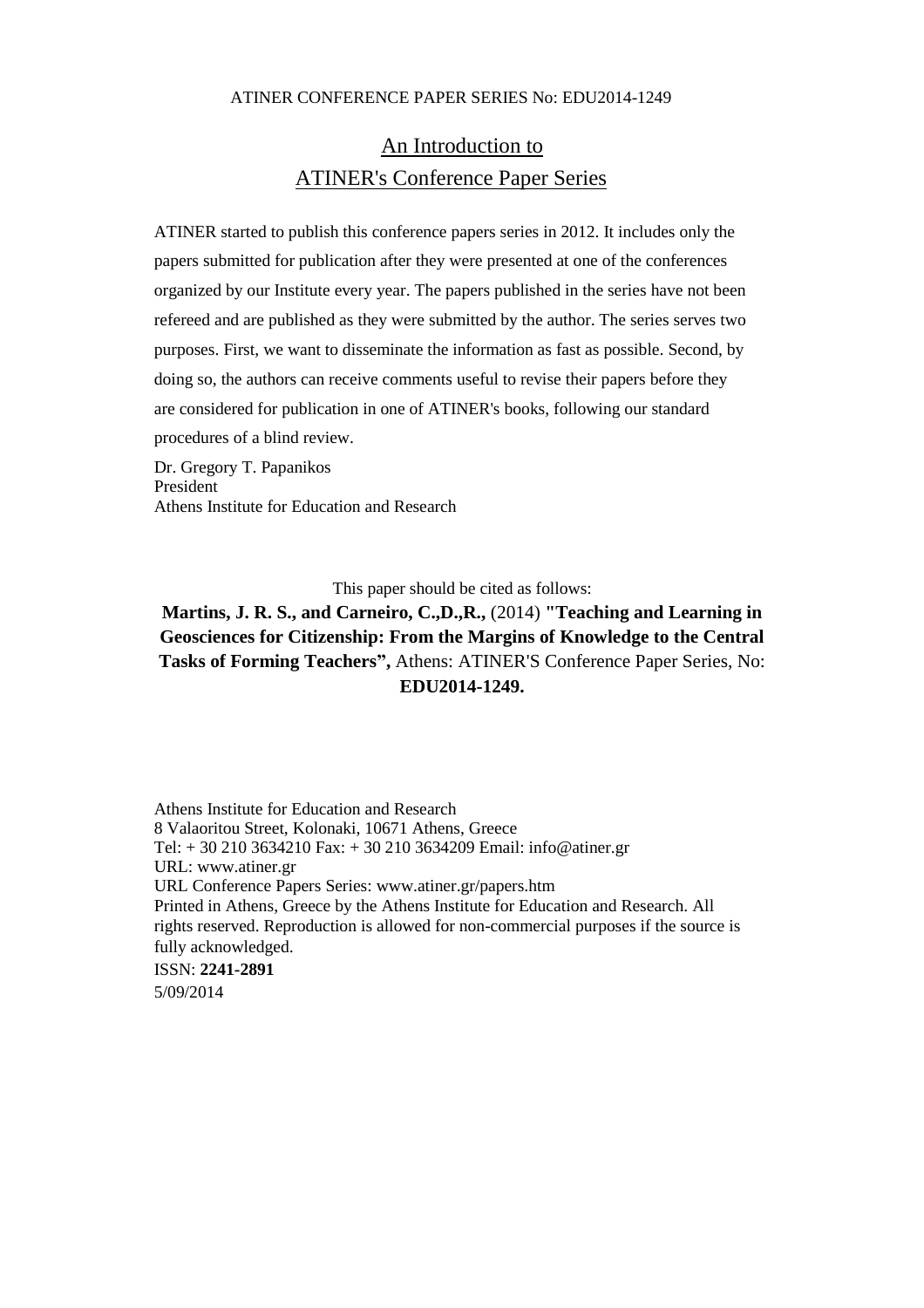### **Teaching and Learning in Geosciences for Citizenship: rom the Margins of Knowledge to the Central Tasks of Forming Teachers**

**José Roberto Serra Martins Effective Professor Federal Institute of Sao Paulo Brazil**

> **Celso Dal Re Carneiro Associated Professor University of Campinas Brazil**

#### **Abstract**

The way of teaching Geoscience seems frozen in time, because it has been the same for some decades; classes dialogued, today, constitute, for many people, "the most advanced approach" in education. This paper, part of the doctoral thesis of José R. S. Martins (in progress), presents the following assumptions: (1) most students who attend formal education in Brazilian schools are at the margins of knowledge; (2) the best way (methodology) to form ethical and responsible citizens should be a conflict whose goal is to widely disseminate scientific education, leading to the largest possible number of students. Moreover, it is based on the need of education to be in conjunction with the social demands of learners, turning their achievements into agency. For future citizens to have their demands met, it is necessary that the essentialism and metanarratives of science are problematized and, thus, finding a response to the needs of learners to the construction of new concepts and paradigms. Initially, we justify the choice for the theme by showing its importance, some hypotheses and assumptions. Then, starting from the historical analysis of scientific methods, we show how important it is to provide quality science education to everyone. In the second part, the paper attempts to illustrate that the Method of Rediscovery, as well as the Science, Technology, Society and Environment (STSE) approach are not enough for scientific training of students nowadays. In response to these challenges, this paper proposes the establishment of active methodologies, which can lead to a process of graduating a critical mass of teachers and researchers engaged in training citizens. To this end, the process of teaching and learning must be built on the students´ social demands, and, regardless of grade and level chosen to apply the methodologies, the importance of teaching Earth Science in basic education can be easily demonstrated.

**Keywords:** Education, Geosciences, Transdisciplinar Studies.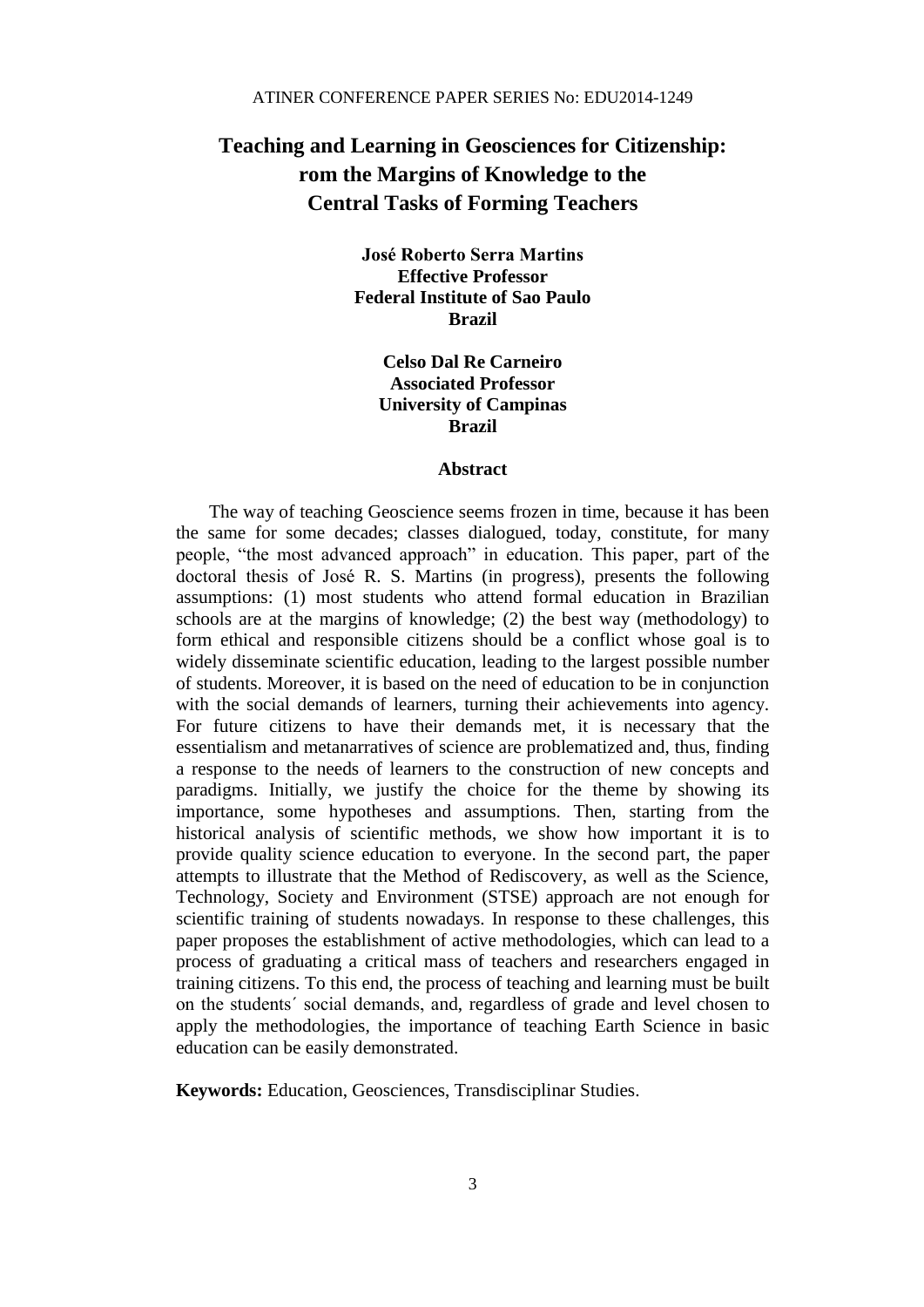#### **Introduction**

Along many decades the essence of Geoscience teaching has been the same. Therefore, it seems to be currently "frozen in time": in terms of education, many people consider classes dialogued as the most advanced approach.

This paper, part of the doctoral thesis of Martins (in progress), presents the following assumptions: (1) most students who attend formal education in Brazilian schools are at the margins of knowledge; (2) the best way (here considered as a methodological way) to form ethical and responsible citizens should constitute a clash whose goal is to disseminate scientific education widely, thus trying to influence the largest possible number of students. Moreover, this may attend the need of education to be connected to the social demands of learners, thus valuating their achievements and giving to the achievements an outstanding position.

The thesis aims to show that education of the people meets important social functions, as fundamental as vocational training of students on Geosciences, because it contributes to the formation of citizens and to develop their abilities and capabilities.

Four steps constitute the first half of the paper: initially, (1) we justify the choice for the theme by means of recognizing the importance, the hypotheses and assumptions of Science Education and 'Education for Life'. Then, starting from (2) a historical analysis of scientific methods, and (3) a few questions about teacher training, we show (4) how important it is to provide quality science education to everyone. The second half attempts to illustrate that the Method of Rediscovery, as well as the approach yielded by Science, Technology, Society and Environment (STSE) are not sufficient for scientific training of students nowadays.

In response to these challenges, some active methodologies may be proposed, which can lead to a process of graduating a critical mass of teachers and researchers engaged in training citizens. To this end, the process of teaching and learning must be built on the students´ social demands, and, regardless of grade and level chosen to apply the methodologies, the importance of teaching Earth Science in basic education can be easily demonstrated.

#### **Science Education**

For future citizens to have their demands met, it is necessary that essentialism and metanarratives of science be problematized; this may help to find a response to the needs of learners towards their construction of new concepts and paradigms.

As important as the discussion of science in the twentieth century is the comprehension of science by itself. Science, supported by methodologies and paradigms that frequently show 'more of the same', is usually regarded as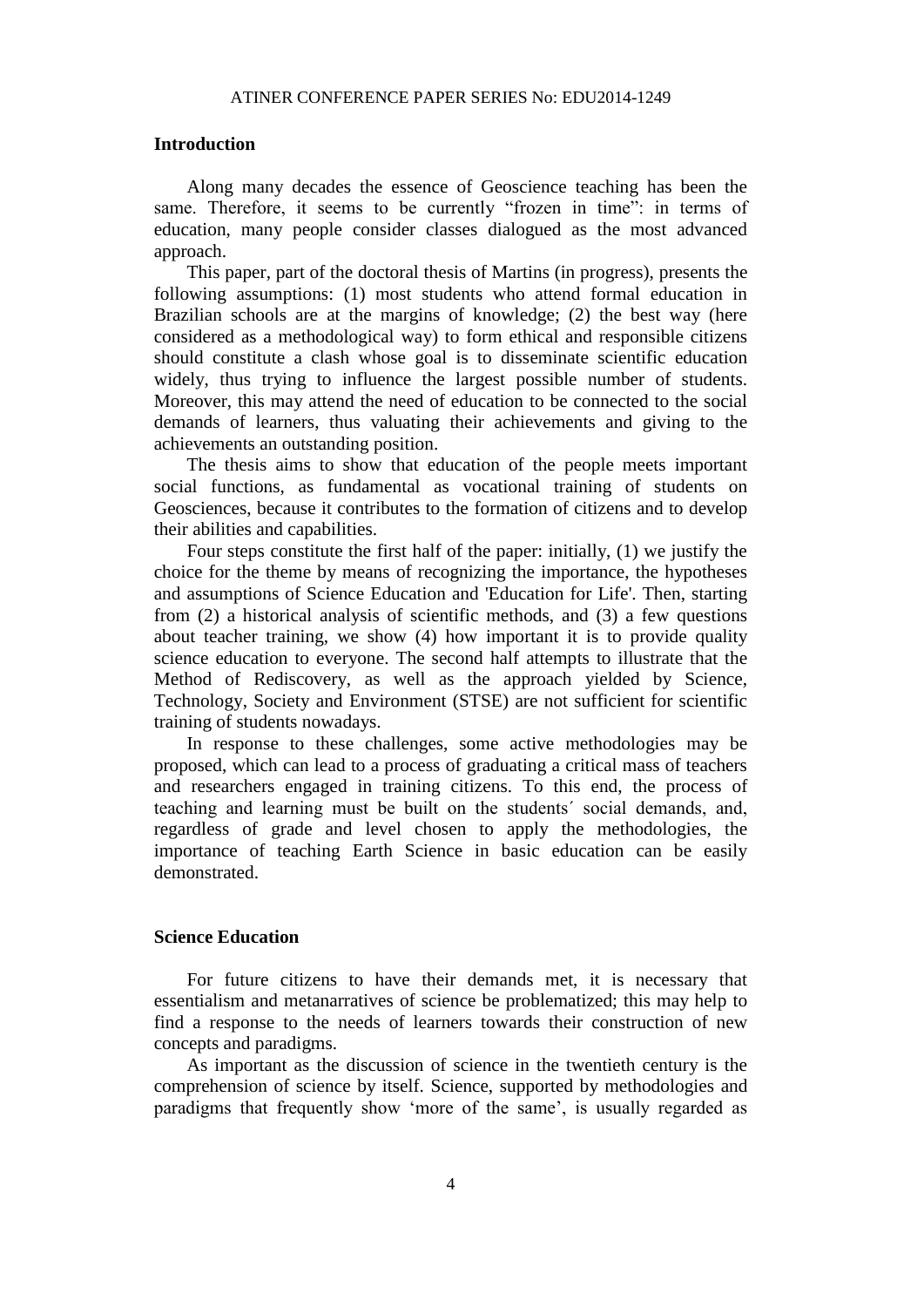neutral, taken as the most perfect version of the concept of truth. The idea of neutrality, one of the great metanarratives of science during the last century, is refuted from discussions about the ambiguous use of nuclear energy; the idea of essentialism, as discussed by the philosophical instance of totalility (of an interdisciplinary nature) and the methodological discussion of transdisciplinar complexity, become questioned in terms of the acquisition and use of knowledge, whether scientific or everyday knowledge (Bizzo 1999). Santos (1993) recognizes a double epistemological rupture, catalyzed by social sciences, that defines a crisis in the current paradigm of science, which will culminate in the transformation of scientific knowledge into new everyday knowledge (or new common sense).

As the study of Geology enables reflections on the rational use of technological advances and applications of science, it can be demonstrated that Earth Sciences have an important humanistic side, because it may inculcate solidarity and humanitarian attitudes among younger generations (Carneiro et al. 2004).

#### **Geoscience Education and Education for Life**

Geology provides an overview of the functioning of the Earth system, what is necessary to understand the complex dynamics of the planet, more and more affected by humans that are currently an important geological agent (Loon 2001). Geologists and Earth Science educators have the great responsibility of transforming Geoscience education onto "*a process that must go beyond mere teaching and learning the facts, laws and theories; it must involve understanding the nature of Geoscience and its relationships with society*" (Bezzi 1999, p.696). Such a broad statement, whilst giving a suitably accurate compass to Geoscience teaching, fails to provide details. However, a synthesis by Orion & Ault (2007, p.655, apud King, 2008) highlights the following attributes of Geoscience study:

- $\bullet$  the historical approach;
- the concern for complex systems acting over the Earth;
- the conceptualisation of very large-scale phenomena through time and across space;
- the need for visual representation as well as high demand upon spatial reasoning;
- the integration across scales of solutions to problems; and
- the uniqueness of retrospective scientific thinking.

The objectives of geological studies and their research methods valuate a high-level ability linked to temporal and spatial thinking, which is part of key attributes that King (2008) recognizes as not commonly found "in other areas of the science curriculum or within the curriculum in general". The study of Geosciences and the effective practice related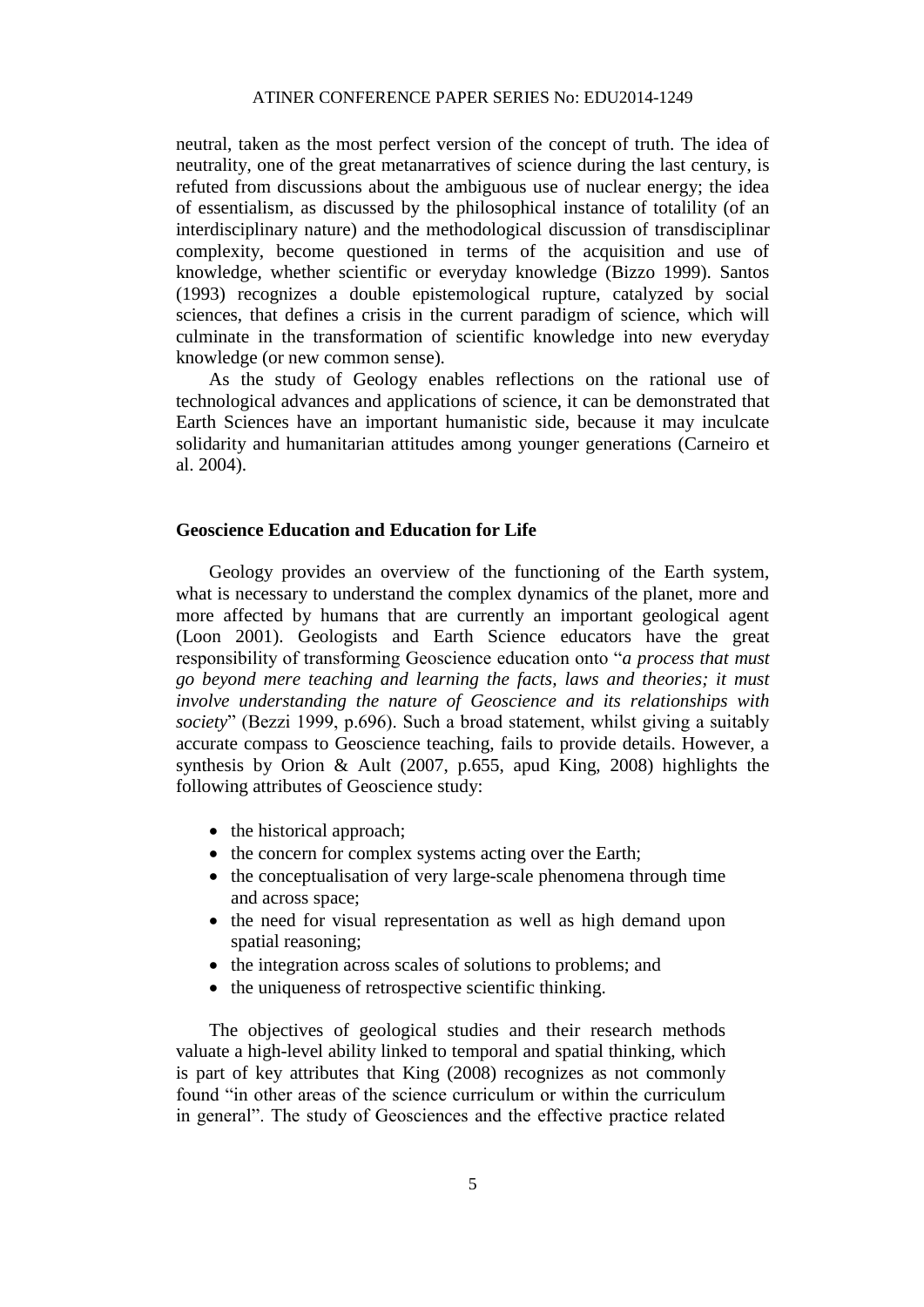to education in Geosciences require thinking and research skills that are somewhat unusual, because "they are not well developed elsewhere"; they play a fundamental role in science education and 'Education for Life':

- Earth science is '… an interpretive and historical science' (Frodeman, 1995, p. 960) involving a wide range of methodologies including those required for retrodictive thinking ('prediction' of the past), for large-scale thinking and for integrating large and incomplete data sets.
- Geosciences plays a crucial role in the development of holistic systems thinking, involving consideration of major Earth systems, such as the water and carbon cycles and their interactions and positive and negative feedback loops.
- Geosciences requires high-level spatial ability thinking (three dimensional thinking).
- In Geoscience, the development of time perspectives is crucial, particularly those of geological time.
- Geoscience fieldwork has particular strategies and methodologies that must be acquired (which range from particular observational and recording skills to the high level analysis and synthesis skills necessary for understanding the multi-faceted field context). These strategies and methodologies involve development of all the attributes listed above, in field contexts. (King, 2008, p.188- 189).

The five attributes listed above provide a structure for the research review. An overview of the teaching of Geosciences worldwide provides a scenario for the discussion.

#### **Teacher Training**

There is no consensus among researchers about paradigms, models and basic guidelines for initial teacher training (Pezzato, 2011). Teachers should basically transmit knowledge to students and stimulate them to ask questions and to look for answers by themselves. In spite of the fact that the curriculum of Science disciplines in the Brazilian basic education is "too fragmentary and superficial" (Carneiro et al., 2004), these procedures may help promoting an interpretation of the world and contribute to form values and citizenship (Pezzato, 2012).

Training is essentially an action towards giving a teacher a chance to build his/her competence: the ability to transform knowledge, skills, and attitudes in results. The profession of teaching faces increasingly complex demands, a cause for more pressure over the required skills and competence of teachers.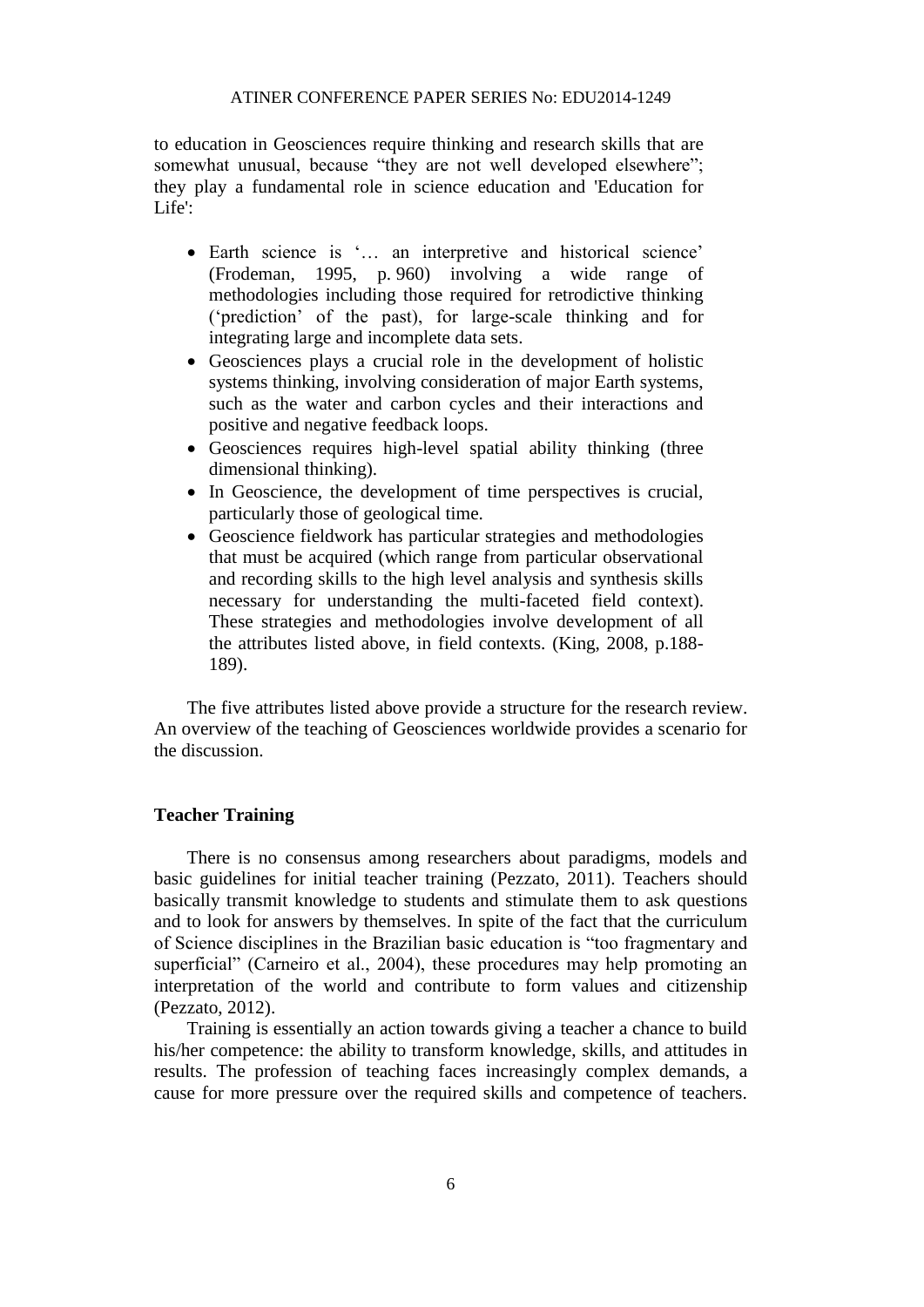Teachers are expected to get meaningful learning, but at the same time they should also inspire their students to do the same.

#### **Meaningful Learning**

Meaningful learning in a Science discipline is what offers the learner the condition of to think freely and apply his/her knowledge in order to solve new problems. For a graduate geologist, it is an opportunity to investigate real situations that he/she has to face.

Geoscience Education gives great importance to the investigative method, which consists in observing, collecting and processing information to raise and test hypotheses, draw conclusions and present the results (Brazil, PCNs 1998a, p.115). This approach enables one to develop skills supported in collaboration, brainstorming and treatment of various types of information, as well as ability to perform oral, visual and written presentation of research results.

The establishment of specific content areas of science and geography by the Department of Elementary Education involved the proposition of the National Curriculum Parameters, known as PCNs. In the late 1990s, it launched the NCP Cross-cutting Themes (Brazil 1997, 1998b), which aims to promote citizenship education supported in the social reality of the student. In other words, these regulations allow taking into account the context in which knowledge is generated, assimilated and reproduced. This may help many Brazilian students in formal education to escape from their present-day marginal position in regard to the scientific knowledge.

Carneiro et al. (2004) present a list of ten reasons to which they have added two, in which the insertion of Geosciences can improve the quality of Brazilian education and culture in general. While some are specific to science education, Carneiro and Signoretti (2008) point out developments in the teaching of Geography and Geosciences. Martins (2010) and Martins and Carneiro (2012) have presented a further discussion on these 12 topics.

#### **The Method of Rediscovery**

The Method of Rediscovery and the STSE approach (Science, Technology, Society, and Environment) have contributed during the 1960s, and the following two decades, for teaching/building concepts in Geosciences.

The Method of Rediscovery is of great importance in fundamental teaching (K-6 up to K-14), a time when many students have not developed their capacity for abstraction, that is required to build certain ideas. The method intends to bring students to construct scientific concepts from problem situations formulated using sensorial experiments. To this end, it is adopted a pre-established route in accordance with a straight scheme of study, which leads students to answer questions formulated at the beginning of the activity. The procedure is planned towards making students: to "act as a scientist", to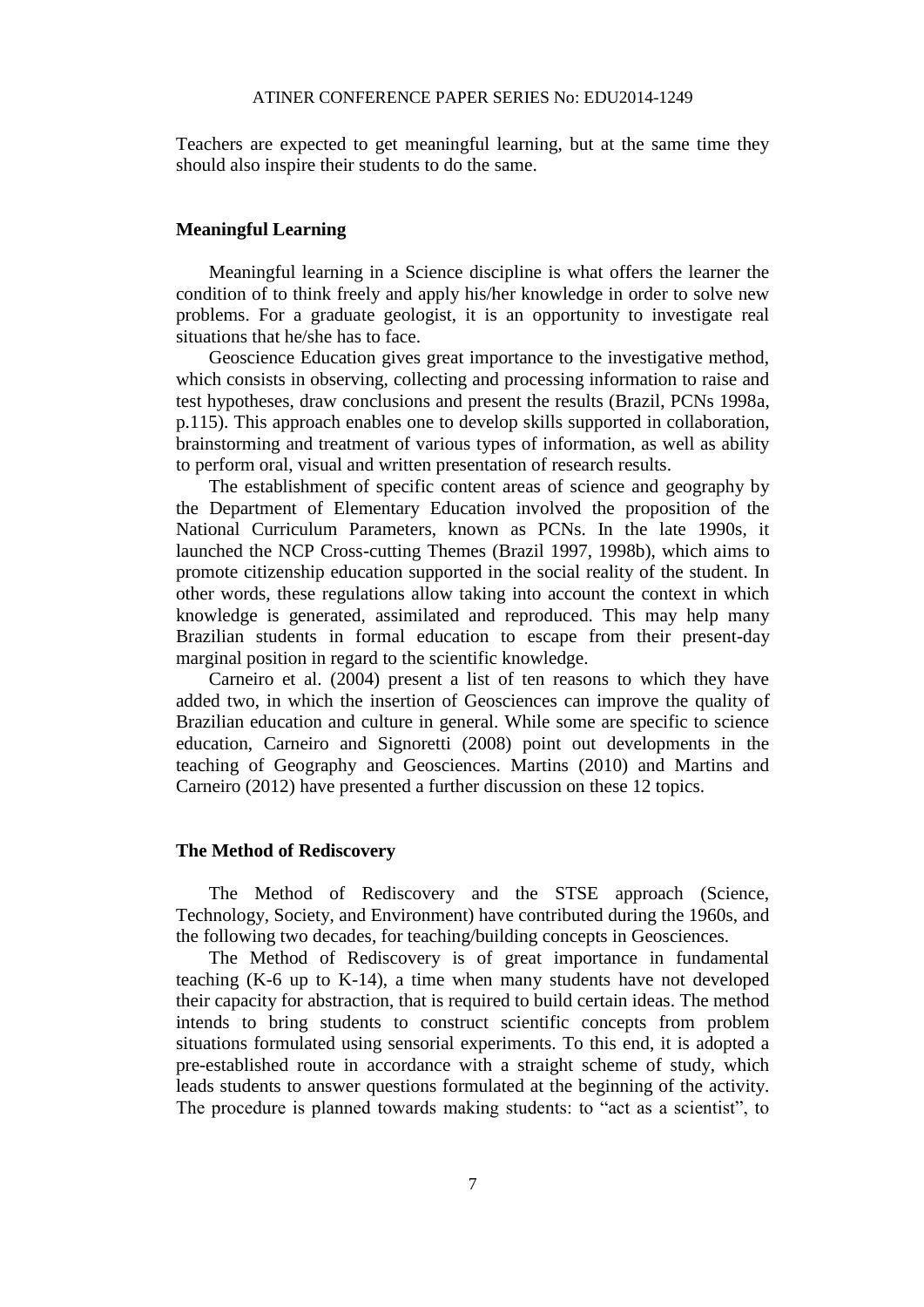exploit their previous notions, to establish new ways of thinking about the initial question and ultimately to restructure these notions in the form of a new concept.

The STSE approach (interdisciplinary in origin) is mainly applied to students of secondary and higher education; it proposes to work on science concepts from knowledge acquired in the various school subjects through integration projects, cross-cutting themes and development of skills and abilities. Unlike the method of Rediscovery, the STSE approach has its canonical science contents associated and integrated with the everyday world of students, mirroring the natural efforts of learners to make sense of the world (Aikenhead, 2009, p.22). In this approach, science is brought into the world of a student by an alleged need to understand that this is the world, being opposite to the method of Rediscovery, which defines that the student should enter the world of science and, then, adopt the position of a scientist.

But why these two possibilities are not efficient/sufficient to handle the current reality? It seems that a need to understand the world should start from the students; they should not be presented to science knowledge as being something fundamental to their life. For many students, the saying "knowledge is power" is silent. Knowledge is the first step toward a citizen to be a "center of decisions", as it enables a person to be seen and recognized as having rights, giving him/her a voice and conditions to be heard. It is feasible students to "taste" knowledge as something attractive. If this occurs, a person does not need to delegate power to others: he/she becomes his/her own agent. When more people is educated, many can realize (and learn) their potential for agency; as the number of citizens increases, the process may guarantee the collective right of accessing knowledge.

As a response to these challenges, we propose the establishment of active methodologies, which can start a process of graduating a critical mass of teachers and researchers engaged in training citizens. This movement could occur naturally, without intervention from anyone. However, we live in a complex world, guided by the acceleration of time and the shortening of distances; for these reasons, it is important to act locally and fast.

In this scenario, the knowledge on Geology requires building a mental model of the long intervals of Earth history. Geology has the mission of reconstructing the succession of worlds shaped by the cyclic interactions of the Earth processes and the unimaginable quantities and varieties of living beings that helped populate the planet. Tracking the trajectory of the ball circulating around its star since billions of years ago, the existence of life forms has extensively changed the evolutionary picture of a formerly lifeless planet. The debate goes together with the evolution of Earth science knowledge. Gradually, the Earth's past has been recomposed, fragment by fragment, never by consensus, but under an always dynamic path, eventually subject to controversies. It can be argued that learning Geology or Geosciences is a way to build or to enhance the character of a person, precisely insofar as it leads us to conceive the uniqueness of each evolutionary stage and acquire a sharp critical vision of our own reality and the circumstances under which we live.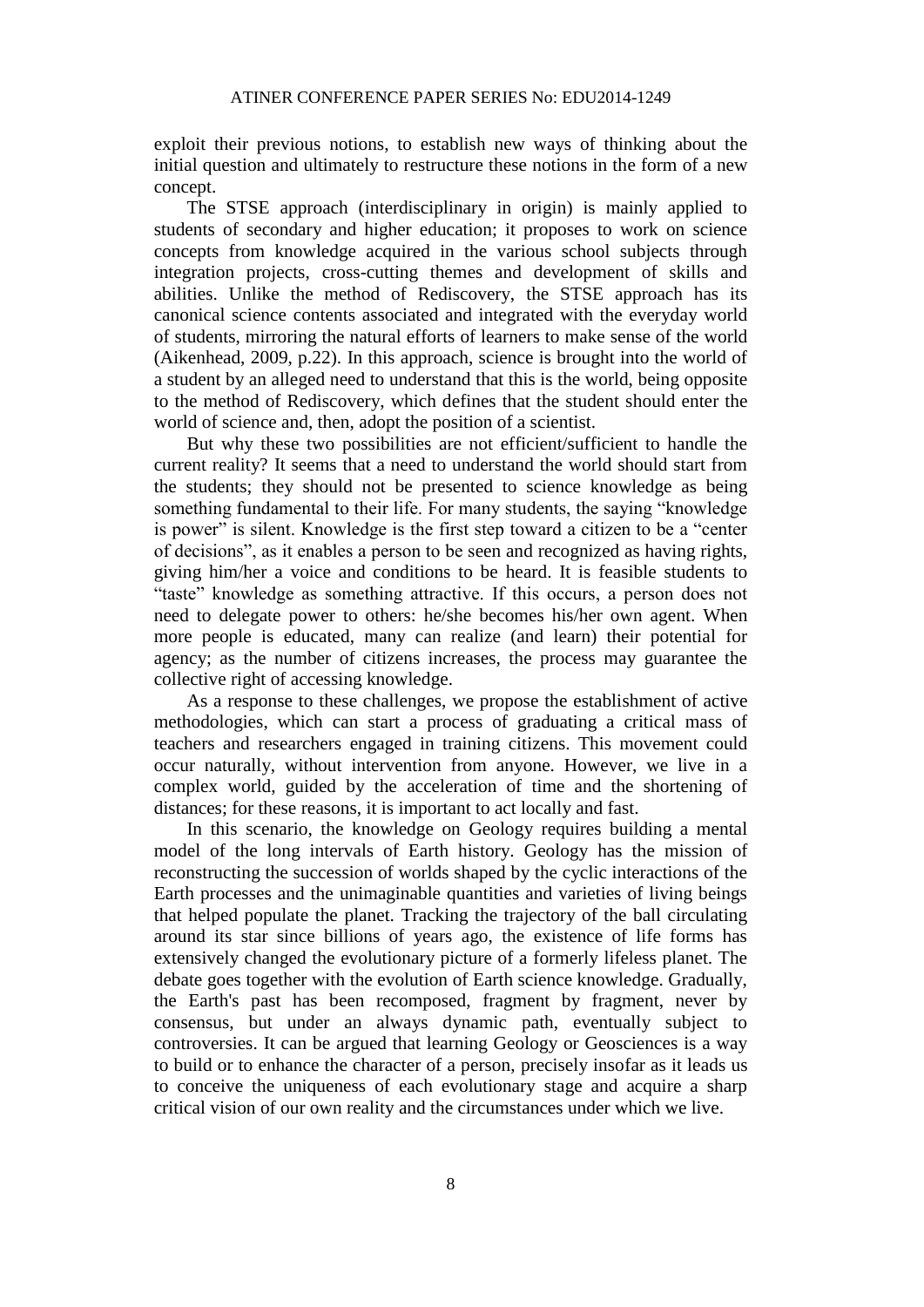It seems that the most efficient way to achieve the objectives of this article is by the rapid multiplication of knowledge. To do so it would require the formation of a group of educators in science interested on to amplify awareness of the students about their inalienable rights as well as the importance of humans as agents facing natural processes. One of these students' rights is the right to know (in depth) the world we live in. If one takes into account the Earth's history and evolution, it is easy to see that the task would be better accomplished if Geosciences education is specially considered. Just questioning the facts and debating the causes which relegates most people to their peripheral status (in relation to knowledge, for example) we can give conditions for people to become agents of their own demands and to avoid many consequences of some irrational attitudes against natural environments.

#### **Conclusions**

The initial hypothesis about the relevance of the topic is correct: there is a need for rapid multiplication of knowledge. This will require more competent teachers and into a certain degree more awareness among them about Earth science contents. Some of the listed elements do illustrate that the task of graduating more teachers does not cover only scientific points, but it harbors economic, social and cultural issues. These were, a long time, permeated by dogmas, beliefs, 'truths' (that often faded away due to paradigm shifts), and myths that have become paradigms currently accepted, and confirmed by the systematic use of the scientific method.

#### **References**

- Aikenhead, G.S. 2009. *Educação científica para todos.* Trad. Maria Teresa Oliveira. Lisboa: Ed. Pedago. 187p.
- Bizzo, N. 1999. *Ciências: fácil ou difícil?* São Paulo: Ática. 131p.
- Brasil/MEC/SEF.Secretaria de Educação Fundamental. 1997. *Parâmetros curriculares nacionais*: apresentação dos temas transversais e ética. Brasília: Ministério de Educação e Cultura/SEF. 146p.
- Brasil/MEC/SEF. Secretaria de Educação Fundamental. 1998a. *Parâmetros Curriculares Nacionais*: introdução aos parâmetros curriculares nacionais. Brasília: Ministério de Educação e Cultura /SEF. (v. 1).
- Brasil/MEC/SEF. Secretaria de Educação Fundamental. 1998b. *Parâmetros Curriculares Nacionais*: apresentação dos temas transversais. Brasília: Ministério de Educação e Cultura/SEF.
- Carneiro, C.D.R., Toledo, M.C.M., Almeida, F.F.M.. 2004. Dez motivos para a inclusão de temas de Geologia na Educação Básica. *Rev. Bras. Geoc*., **34**(4):553- 560.
- Carneiro C.D.R., Signoretti V.V. 2008. A carência de conteúdos de geociências no currículo básico comum de Geografia do ensino fundamental em Minas Gerais. *Geografia*, **33**(3):467-484.